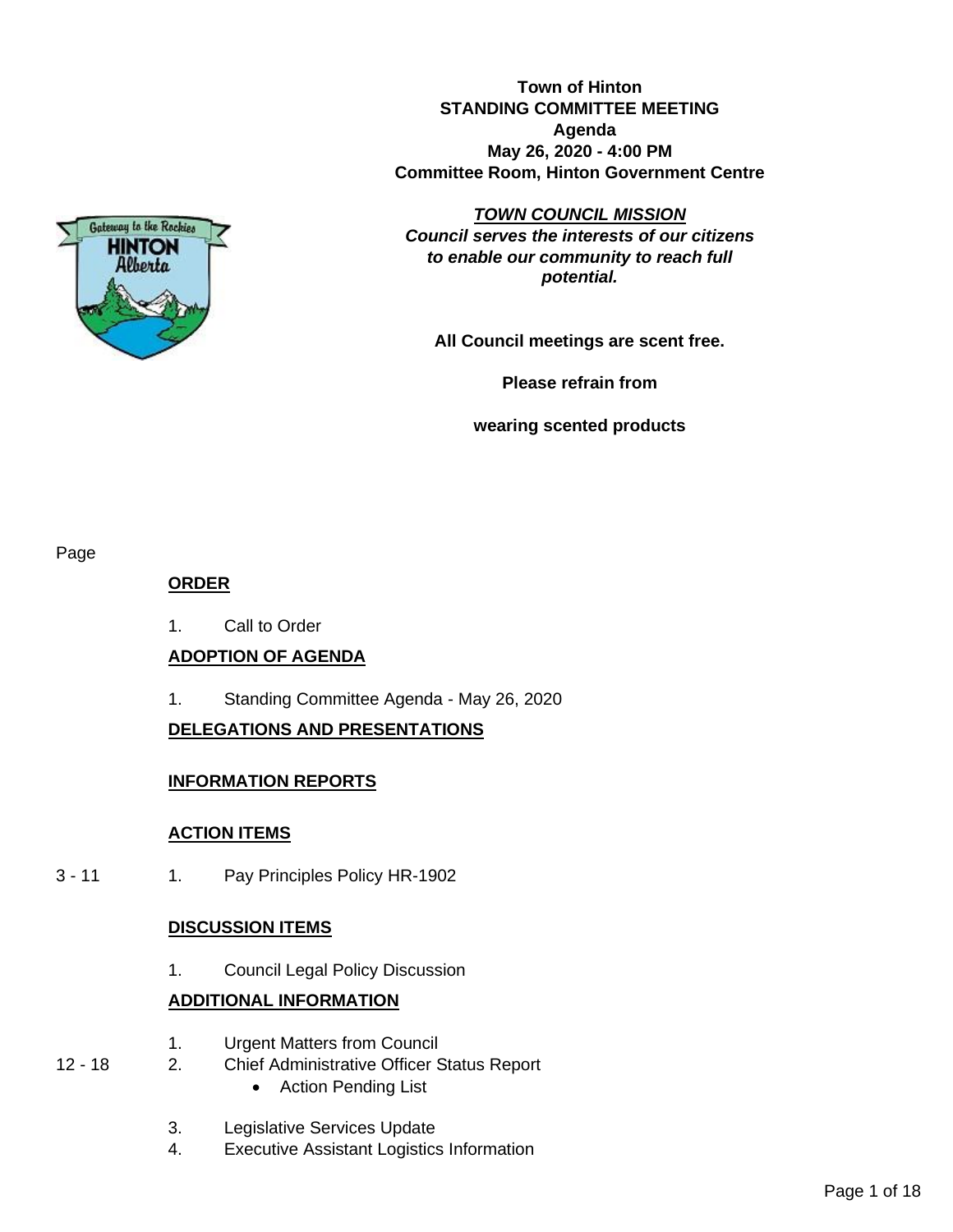#### STANDING COMMITTEE MEETING Agenda May 26, 2020

### **IN CAMERA**

- 1. Salary Review Report Discussion (Section 17 of FOIP)
- 2. Governance (Section 24 of FOIP)

### **ADJOURNMENT**

1. Adjournment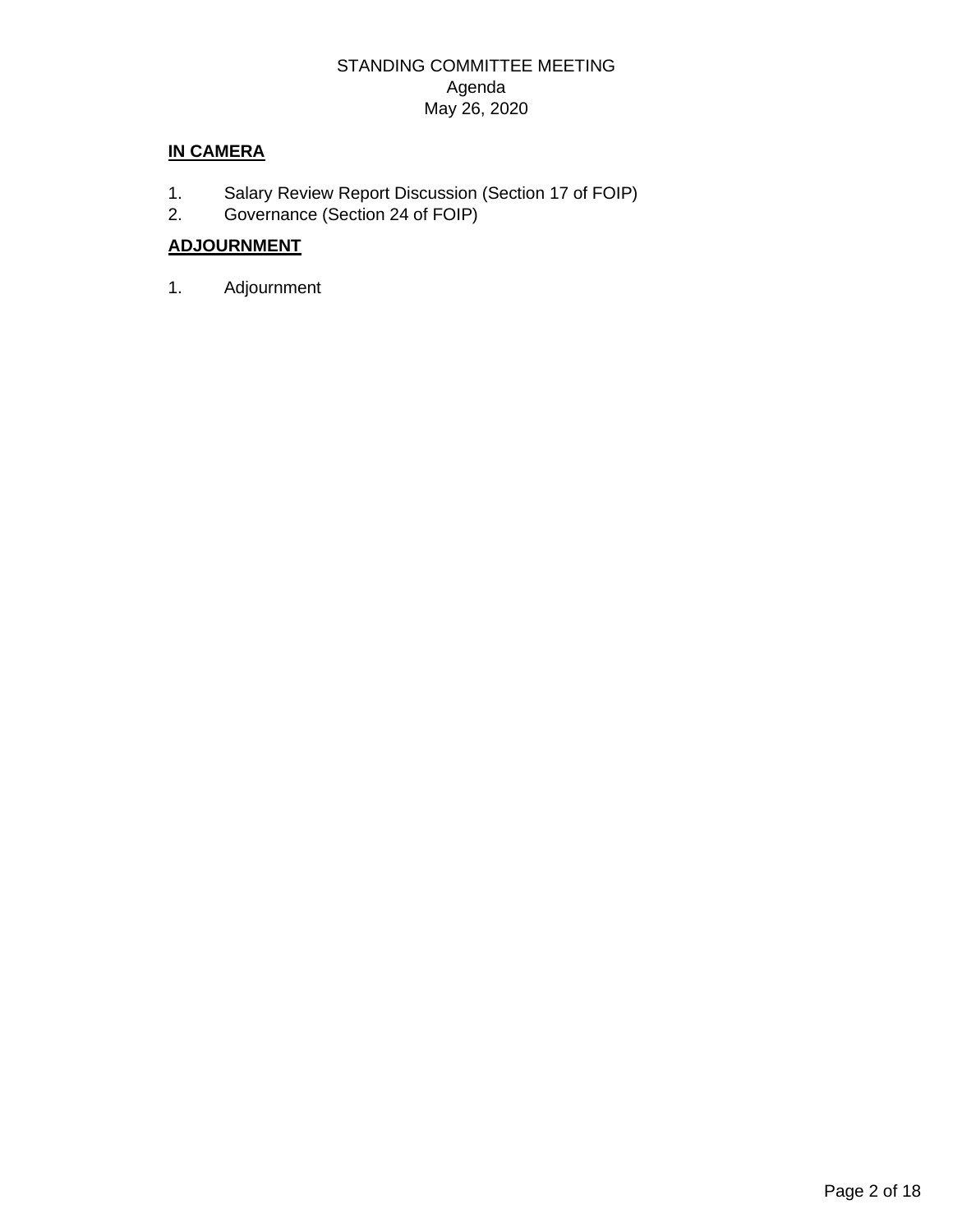

## **TOWN OF HINTON Administrative Report**

#### ☒ **DIRECTION REQUEST** ☐ **REQUEST FOR DECISION** ☐ **INFORMATION ITEM**

**DATE**: Standing Committee Meeting of May 26, 2020

**FROM**: Emily Olsen, Interim Chief Administrative Officer

**RE**: **PAY PRINCIPLES POLICY HR-1902**

#### **Recommended Action**

*That Committee recommends Council approve Pay Principles Policy HR-1902 as presented.*

*That Committee recommends Council rescind Personnel Policy – Salaried Staff 027, Personnel Policy – Salaried Employees 060, and Personnel Policy General 017.*

#### **Background**

A Pay Principles Policy, as presented in Attachment #1, is required for legislative Employment Standards compliance and it supports an organization's attraction and retention. While Town practices meet or exceed Employment Standards requirements, current Policies are not in alignment with these practices.

In terms of legislative compliance, a clear Policy is required to ensure legislative requirements are being met. These requirements include equal pay without consideration for factors such as gender, race, sexual orientation, or other protected grounds. Contravention of these standards can result in penalties to the organization as high as \$100,000. As such, it is essential to have a clear organizational Policy in place to ensure all employees are compensated in a fair and equal manner and to protect the organization from liability.

A Pay Principles Policy also impacts the Town's ability to attract and retain competent employees by showing how their pay will be administered when they perform their jobs competently. Under a clearly administered pay system, as outlined in Policy HR-1902, employees quickly learn and understand the important relationship between pay and job performance. This can improve performance and increase the Town's service levels. This is not a change in practice, or intent of the Policies currently in place.

At the May 12 Standing Committee Meeting, Council reviewed Pay Principles Policy HR-1902 and provided the following direction:

That Committee requests Pay Principles Policy HR-1902 be brought back to the May 26, 2020 Standing Committee meeting for further discussion.

That Committee recommend that the rescinding of Policies 027, 060, and 017 be postponed to the May 26, 2020 Standing Committee meeting for further discussion.

That Committee direct Administration to bring the current salary pay grid to the May 26, 2020 Standing Committee meeting for discussion.

Written By: Nikiea Hope, Human Resources Manager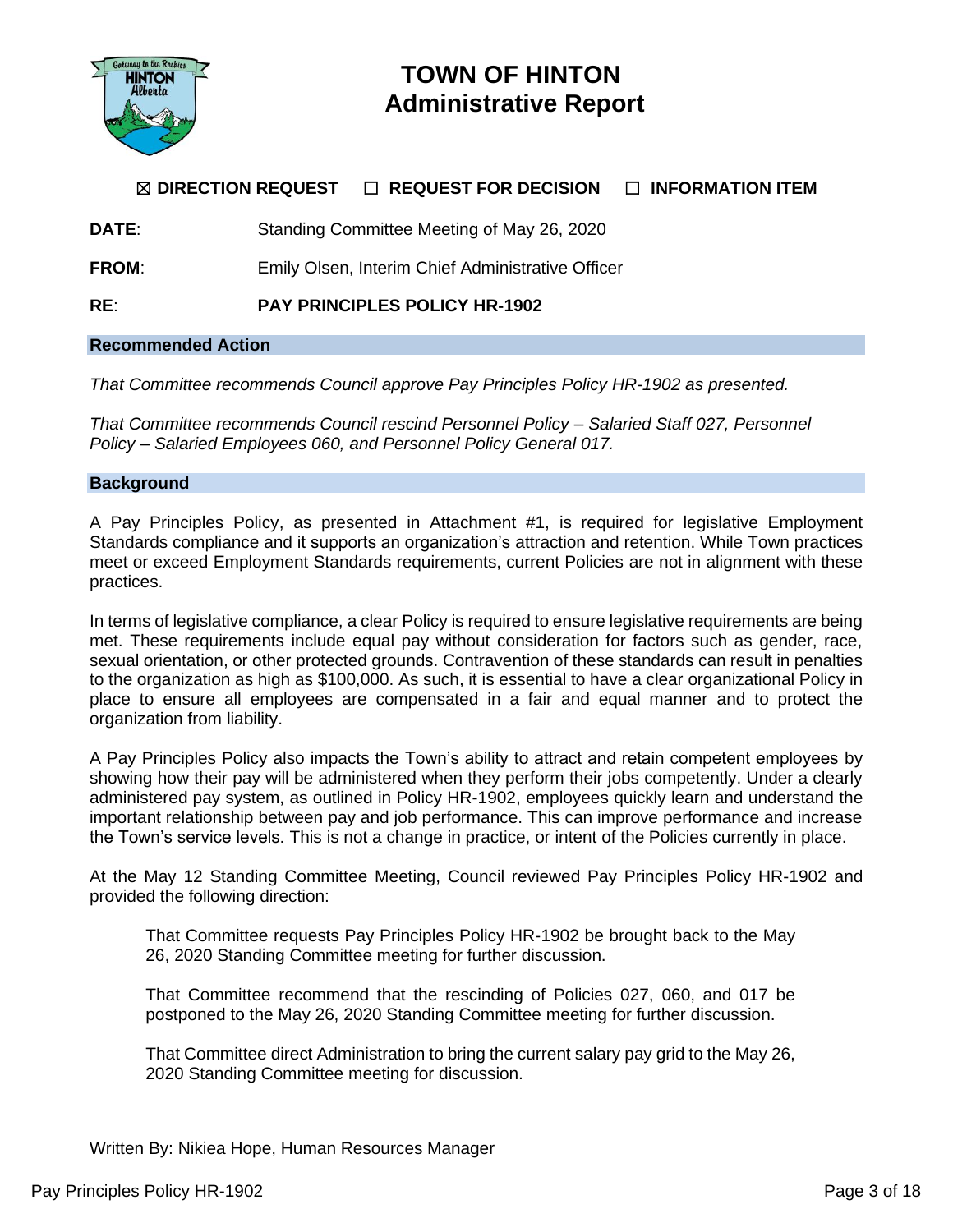In response to Council's direction, Pay Principles Policy HR-1902 has been amended to clarify the authority Council has over town wages and Cost of Living Allocations (COLA). Section 4.2 was modified to reflect the current process that is followed by Administration, wherein wages and COLA increases are reviewed and approved by Council.

In response to Council's inquiry regarding how other municipalities manage COLA increase requests, Hinton follows a similar practice to municipal comparators. In order to recommend an increase, Administration researches our municipal comparators, reviews internal equity (for example, the compression rate between Union and Managers), and analyzes external market comparisons (for example, Town wages compared to Municipal wages). With this information from municipal comparators, internal equity, and market comparison, Administration then determines an appropriate COLA increase rate and proposes that rate to Council during the budget approval process.

The current high levelSalary Grid has been included in Attachment #2. Salaries included in this Salary Grid reflect research into municipal comparators, local industry competitors, internal equity, cost of living, attraction and retention, and the role of benefits to enable the Town to provide a competitive wage. Any adjustment to the Grid, be it the creation of a new position or an adjustment to keep the Town competitive, also considers these factors.

#### **Analysis**

Pay Principles Policy HR-1902 aligns with Council's Strategic Plan and strives to ensure that Town principles align with Council values. This Policy does not result in changes to current practices, rather, it clarifies the current processes that the Town already follows. This will ensure consistent application of Policy through leadership changes. Any Administrative decision regarding pay which would impact the Budget is always subject to Council approval.

Currently, the Town has three Council approved Policies which speak to Employee Principals, all three of which are outdated and in need of revision. Personnel Policy – Salaried Staff 027 and Personnel Policy – General 017 have not been updated since November 28, 2000. Personnel Policy – Salaried Employees 060 has not been updated since January 2008. These Policies do not reflect MGA requirements, current legislative requirements, or best practice.

According to Municipal Government Act Sections 201 and 207, Council and the Chief Administrative Officer have clearly defined areas of control and approval relating to the development of guiding documents. Policies 027, 017, and 060 as written do not adhere to these areas of control, create an unnecessary burden on Council's time, and detrimentally impact the Town's efficiency and effectiveness in dealing with internal personnel matters. These policies are not in compliance with the structures as set out in the Municipal Government Act.

In addition to legislative non-compliance, Policies 027, 017, and 060 have overlapping scope. While they are generally in alignment, there are sections in which the Policies provide contradictory advice. Without clear guidance, Administration defaults to the most reasonable alternative, but this may not be consistent with changing leadership.

#### **Implications of Decision**

The Town will be able to move forward with the development of directives/procedures to reinforce and clarify Town processes and procedures, and to meet legislative compliance.

Once developed, implementation and training of the Directives and associated Procedures will begin.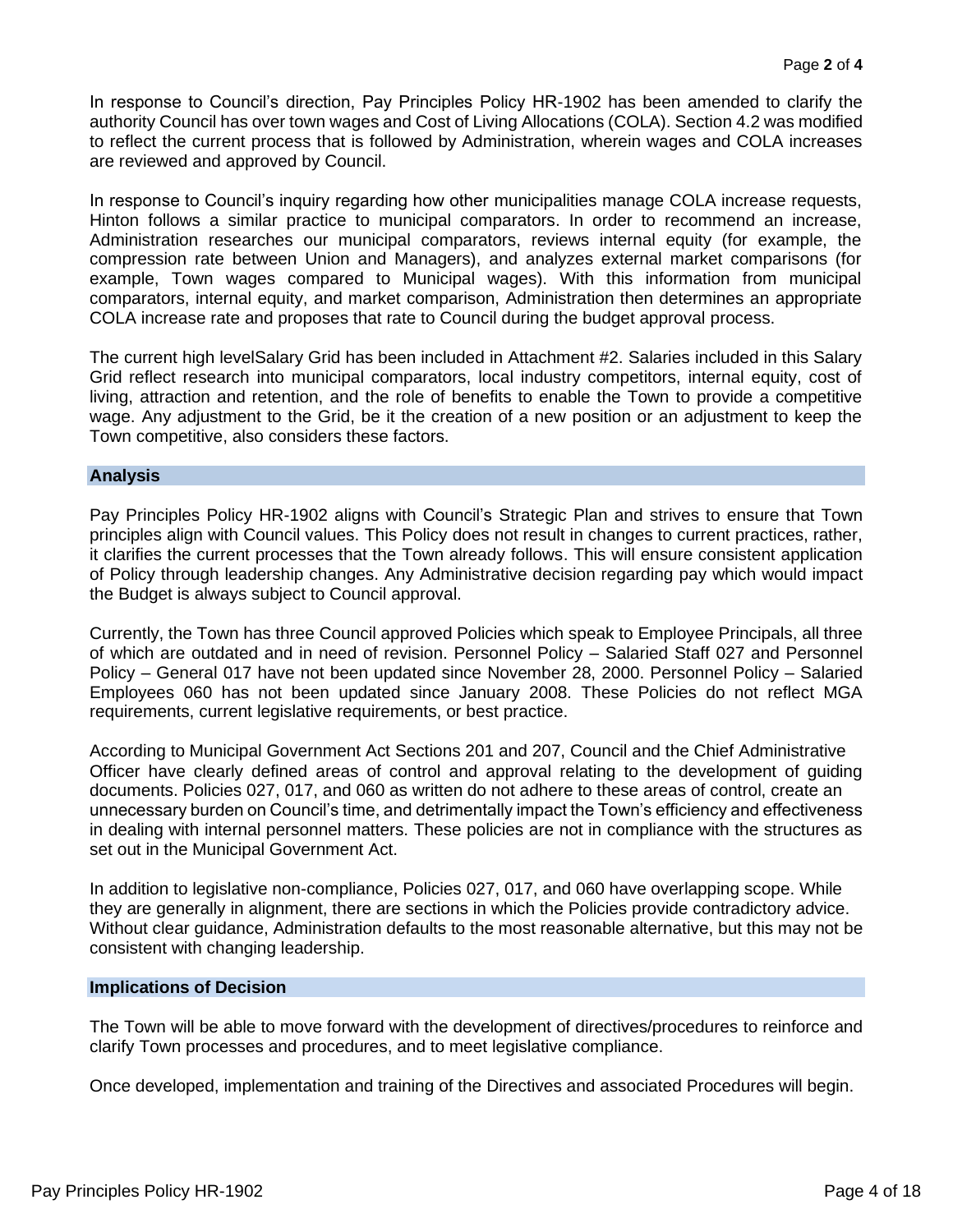| <b>Financial Implications</b>                                                                       |                                             |  |  |  |  |  |
|-----------------------------------------------------------------------------------------------------|---------------------------------------------|--|--|--|--|--|
| <b>Items</b>                                                                                        | <b>Comments</b>                             |  |  |  |  |  |
| <b>Operating Cost/Implications</b>                                                                  | None, practices and costs are not changing. |  |  |  |  |  |
| <b>Capital Cost</b>                                                                                 | None.                                       |  |  |  |  |  |
| <b>Budget Available</b>                                                                             | Costs reflected in 2020 Budget.             |  |  |  |  |  |
| Source of Funds<br><b>Budgeted Amount</b><br>$\circ$<br>Grants (successful/unsuccessful)<br>$\circ$ | None required.                              |  |  |  |  |  |
| <b>Unbudgeted Costs</b><br>Options for where to acquire the<br>$\circ$<br>necessary funds           | None.                                       |  |  |  |  |  |

#### **Risk / Liability** (if applicable)

An updated Policy will reduce the Town's risk and liability by bringing the Town into compliance with relevant legislation and proper employment practices.

| <b>Legislative Implications</b>                            |                           |                                                                                                                                                                                                                                                                                                                                                                                                                                                                                                      |  |  |  |  |  |
|------------------------------------------------------------|---------------------------|------------------------------------------------------------------------------------------------------------------------------------------------------------------------------------------------------------------------------------------------------------------------------------------------------------------------------------------------------------------------------------------------------------------------------------------------------------------------------------------------------|--|--|--|--|--|
| <b>Conforms with:</b>                                      | Yes/No/<br><b>Partial</b> | <b>Comments</b>                                                                                                                                                                                                                                                                                                                                                                                                                                                                                      |  |  |  |  |  |
| <b>Council's Strategic Plan</b>                            | <b>Yes</b>                | Strategic Plan Goal 3: The Town of Hinton is innovative,<br>efficient, and exceptional in its service delivery<br>Strategic Plan Corporate Values: Be a leader, be safe,<br>be accountable.<br>Strategic Plan Priorities: Retaining Workforce and<br>Succession, Infrastructure Maintenance and Safety.                                                                                                                                                                                              |  |  |  |  |  |
| <b>Community Sustainability</b><br>Plan                    | Yes                       | Governance Pillar: Leadership: as an employer;<br>responding to family needs; encouraging volunteerism;<br>offering mentorship opportunities; removing barriers for<br>persons with disabilities; recent immigrants and<br>Aboriginal Canadians.<br>Strategy 10: Ensure Local Governments and authorities<br>are responsive to the needs of the community<br>3.10.11: Develop policies that ensure<br>local<br>authorities operate in an ethical, accountable,<br>transparent, and proactive manner. |  |  |  |  |  |
| <b>Municipal</b><br><b>Policies</b><br>or<br><b>Bylaws</b> | Yes                       | CL 1106 Town Policies, Procedures, and Directives<br><b>Policy</b>                                                                                                                                                                                                                                                                                                                                                                                                                                   |  |  |  |  |  |
| <b>Provincial Laws or MGA</b>                              | Yes                       | Alberta Human Rights Act<br>Alberta Employment Standards<br><b>Alberta Pension Plans Act</b>                                                                                                                                                                                                                                                                                                                                                                                                         |  |  |  |  |  |
| <b>Other plans or policies</b>                             | Yes                       | <b>Organizational Efficiency and Effectiveness Review</b>                                                                                                                                                                                                                                                                                                                                                                                                                                            |  |  |  |  |  |

#### **Options / Alternatives**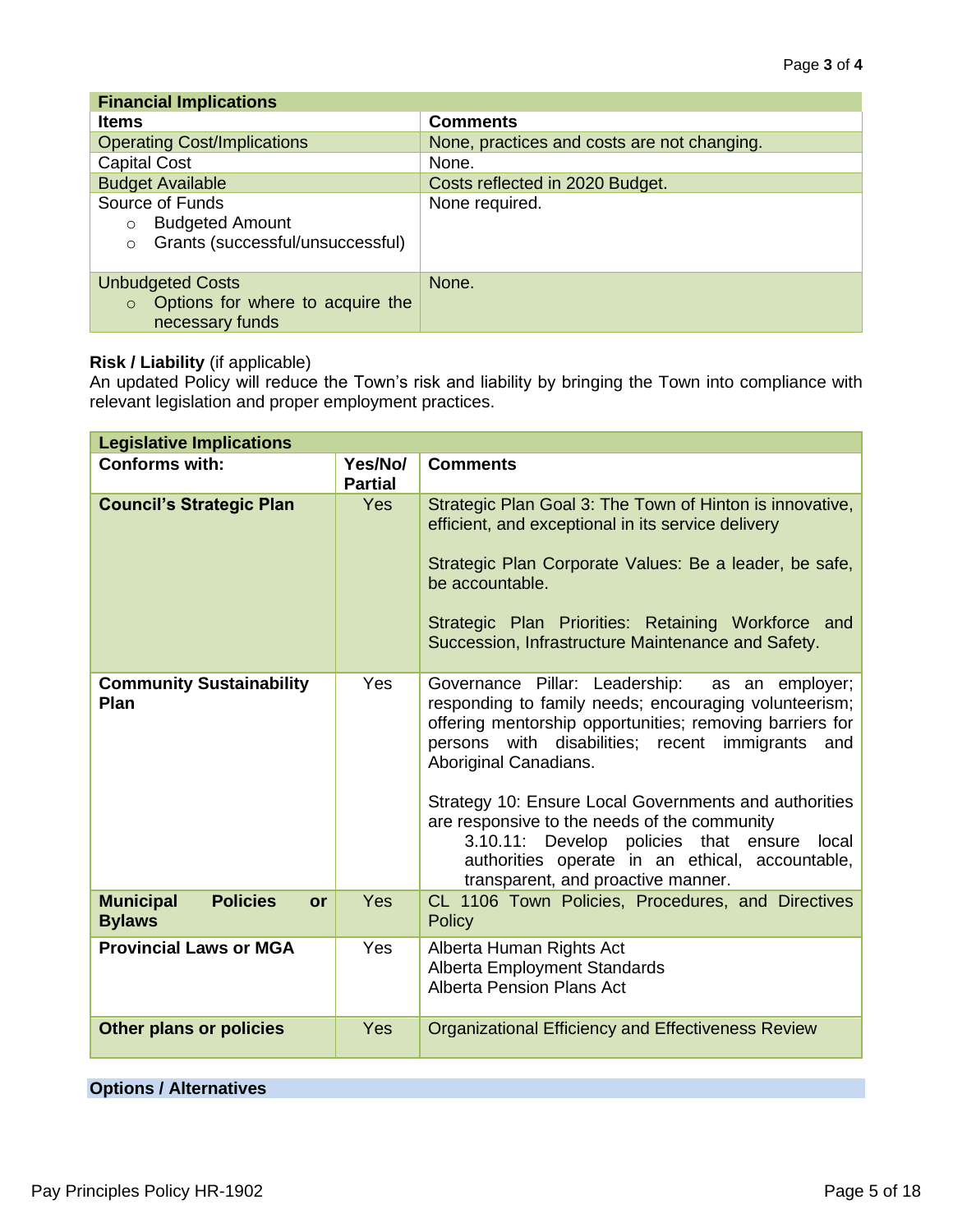1. That Committee recommend Council approve Pay Principles Policy HR-1902 as presented.

That Committee recommends that Council rescind Personnel Policy – Salaried Staff 027, Personnel Policy – Salaried Employees 060, and Personnel Policy General 017.

- 2. That Committee directs Pay Principles Policy HR-1902 be brought back to a Standing Committee Meeting for further review.
- 3. That Committee accepts this Pay Principles Policy HR-1902 report for information.

#### **Attachment(s)**

- 1. Pay Principles Policy HR-1902
- 2. High Level Salary Grid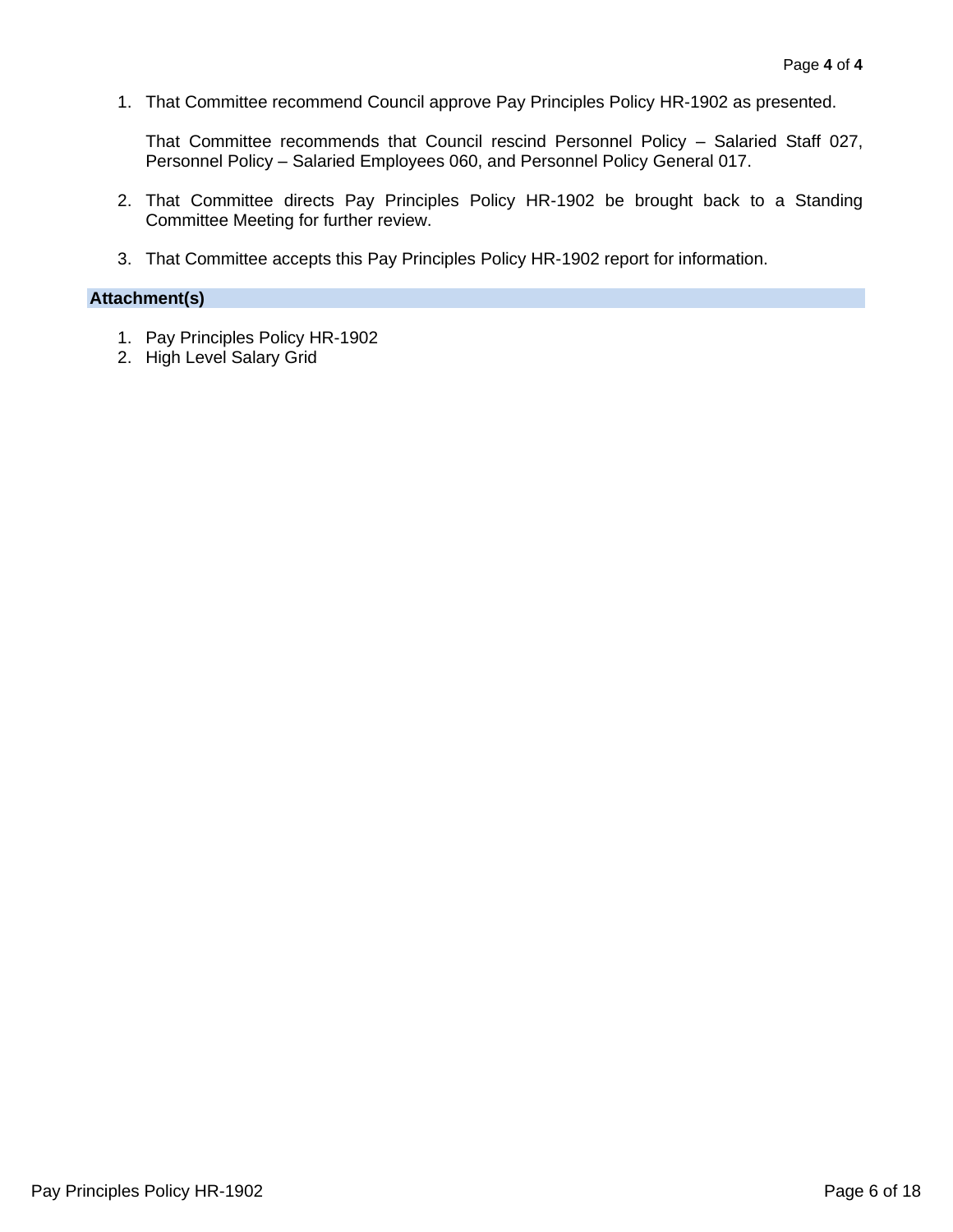|                                                | <b>Pay Principles Policy</b> |  |  |  |  |  |
|------------------------------------------------|------------------------------|--|--|--|--|--|
| <b>Gateway to the Rockies</b><br><b>HINTON</b> | <b>Council Approved</b>      |  |  |  |  |  |
| THE TOWN OF<br>Alberta                         | Human Resources (HR) #1902   |  |  |  |  |  |
| <b>HINTON</b>                                  | <b>Approved</b>              |  |  |  |  |  |
|                                                | Month ##, 2020               |  |  |  |  |  |
|                                                | <b>Next Review Date</b>      |  |  |  |  |  |
|                                                | Month ##, 2024               |  |  |  |  |  |

#### **1.0 POLICY STATEMENT**

- 1.1 The Town of Hinton will provide fair and equitable compensation to all employees based on internal equity and market comparison. Compensation will be structured so as to attract and retain competent and qualified employees, and to appropriately reward their performance.
- 1.2 The Town believes in paying employees for consistent and sustained competency in the performance of their jobs. The Town strives to:
	- 1.2.1 Be an Employer of Choice through the total compensation package offered to employees and candidates;
	- 1.2.2 Pay wages that are competitive with wages paid by other comparable municipalities for jobs of equivalent responsibility;
	- 1.2.3 Pay employees in similar jobs on an equitable basis, consistent with the principles of "Pay for Performance"; and
	- 1.2.4 Award pay increases governed by the Salary Grid and upon merit when job performance standards are consistently achieved or exceeded.

#### **2.0 PURPOSE**

2.1 The purpose is to establish the principles related to the payment of wages and to ensure these principles are applied consistently throughout the Town.

#### **3.0 SCOPE**

- 3.1 This Policy applies to all non-union employees.
- 3.2 Where appropriate, the wages and administration of union employees are governed by the provisions of the Collective Bargaining Agreement between the Town of Hinton and Unifor Local 855.

#### **4.0 RESPONSIBILITIES**

4.1 Council is responsible for: 4.1.1 Reviewing and approving the Policy; and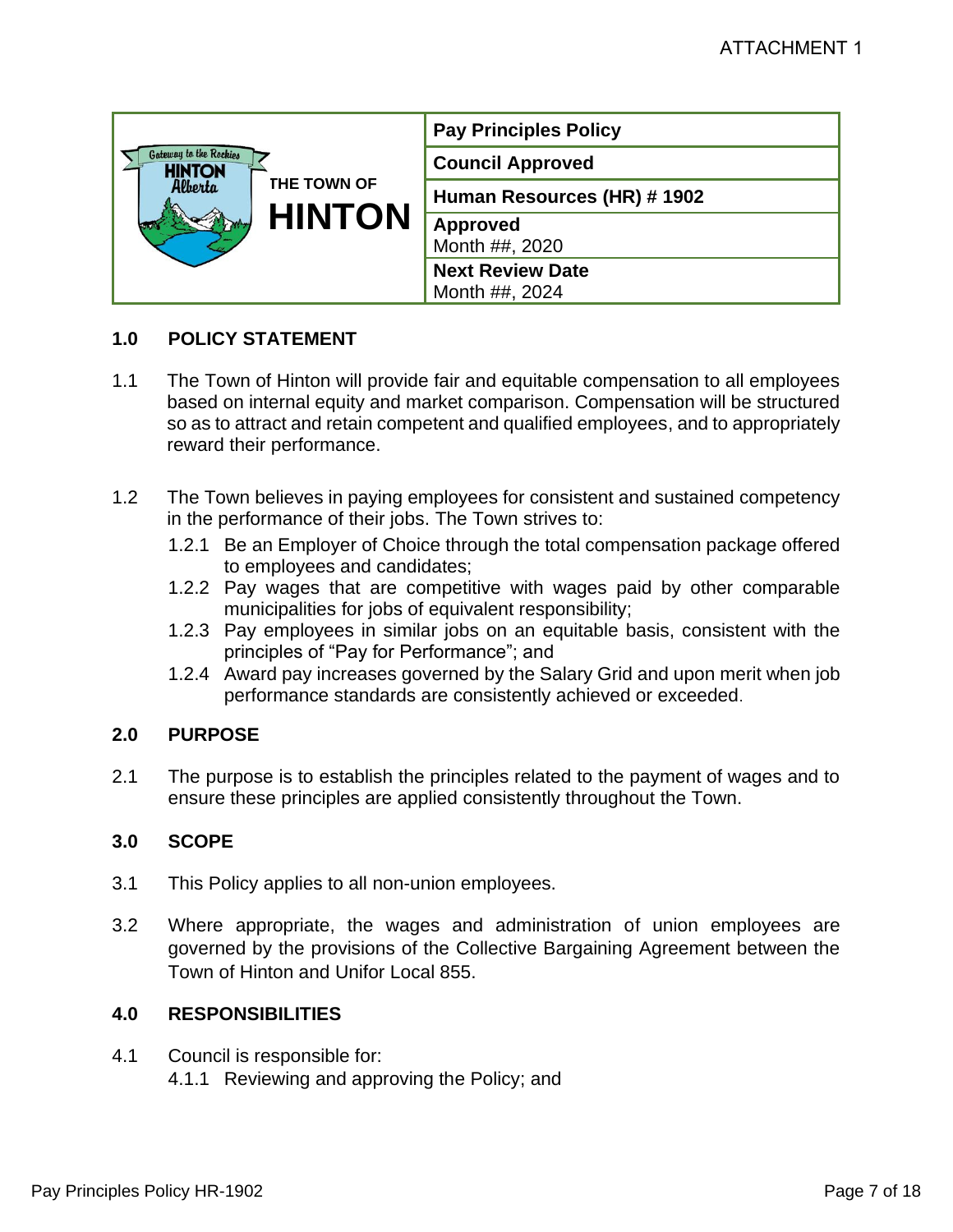- 4.1.2 Reviewing and approving the budgetary impacts of any plan or program changes presented.
- 4.2 The Chief Administrative Officer (CAO) is responsible for:
	- 4.2.1 Approving job classifications and the range structures contained in the Salary Grid;
	- 4.2.2 Proposing Cost of Living increases to Council through the Annual Budget process for approval;
	- 4.2.3 Providing approval to Human Resources for any Cost of Living increase to the Salary Grid within the approved budget; and
	- 4.2.4 To address budget impacts of any changes and seek approval from Council through an Administrative Report or the Annual Budget Process.
- 4.3 The Human Resources Manager is responsible to:
	- 4.3.1 Provide guidance to the CAO on evaluation of job classifications, range structures, wages, and pay increases;
	- 4.3.2 Provide guidance to Directors, Managers, and Supervisors on pay increases;
	- 4.3.3 Conduct a job evaluation, as outlined in the Town's Directive HR ## Job Evaluation. Each job shall be evaluated using a consistent and approved job evaluation process. Job evaluations shall be reviewed at least once every three (3) years to ensure that each evaluation accurately reflects the duties and responsibilities assigned to the job; and
	- 4.3.4 Conduct a Salary Survey Review, as outlined in the Town's Directive HR ## Salary Survey Review:
		- a) Pay range structures shall be reviewed every three (3) years in order to remain competitive with estimated wage changes in the external market;
		- b) External wage comparisons shall be made as necessary but at least once every three (3) years. Proper wage survey techniques shall be used for this purpose. Surveys may be initiated by the Town or survey data from external, reputable organizations may be used to determine competitive wages for jobs of comparable responsibilities in similar municipalities; and
		- c) Pay rate changes may occur consistent with the Town's Directive HR ## Pay Administration.
- 4.4 Each Director, Manager, and Supervisor is responsible for:
	- 4.4.1 Ensuring the principles outlined herein are consistently applied to their direct reports;
	- 4.4.2 Approving the initial wages and pay increases for each employee, according to the Salary Grid; and
	- 4.4.3 Conduct an employee performance review, at least annually, in conformance with Town's Directive HR ## Job Performance Review.

This policy is subject to any specific provisions of the *Municipal Government Act* or other relevant legislation or Union Agreement.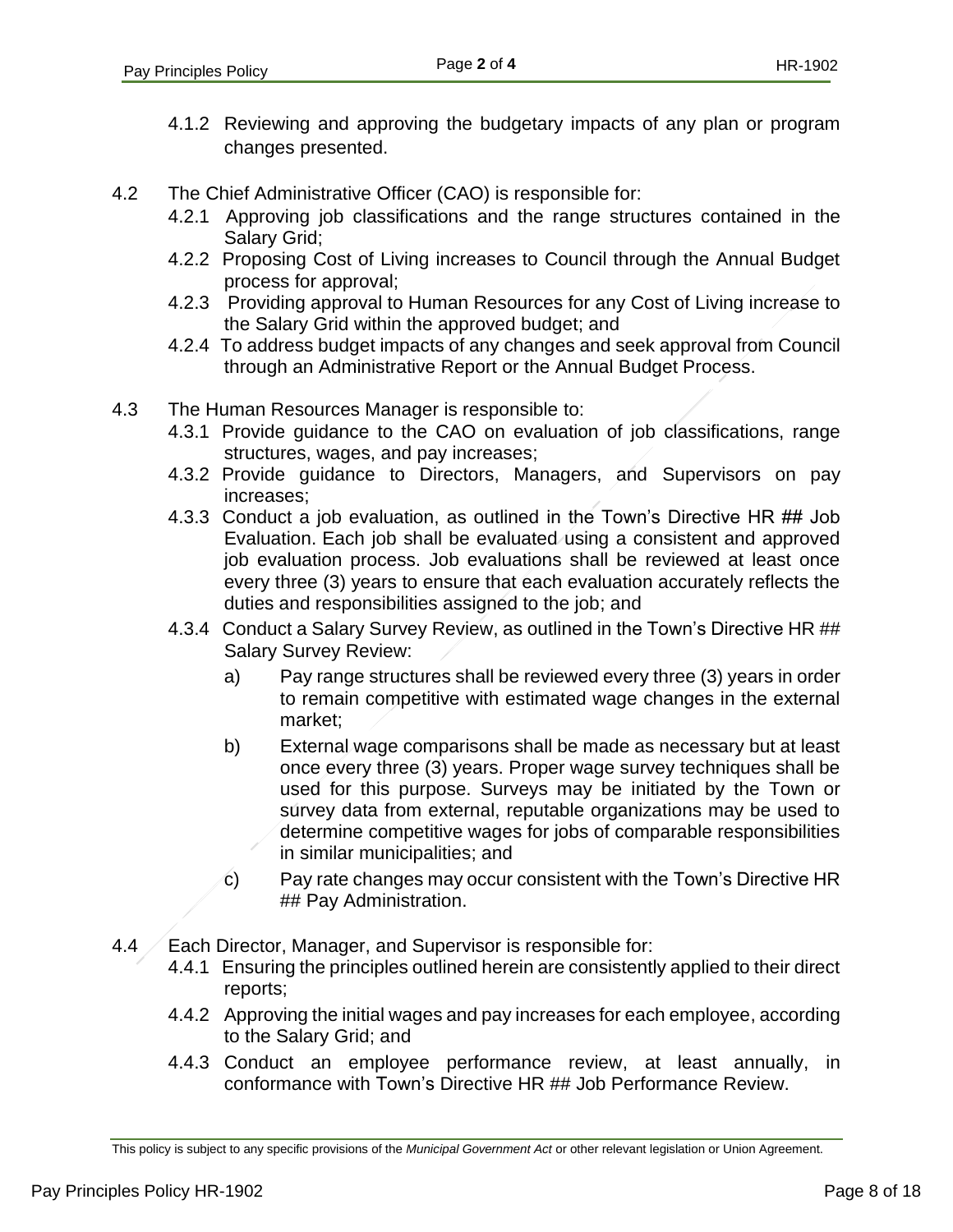4.5 The Payroll and Benefits Coordinator is responsible for pay administration.

#### **5.0 RELATED MATTERS & REFERENCES**

- 5.1 *Alberta Human Rights Act*
- 5.2 *Alberta Employment Standards*
- 5.3 *Alberta Pension Plans Act*
- 5.4 By-Law 1131 CAO Performance Review Committee

#### **6.0 DEFINITIONS**

- 6.1 See CL 1106 Town Policies, Procedures, and Directives Policy for a list of defined terms.
- 6.2 **Pay for Performance**: A merit pay system where pay changes are directly related to the consistent and sustained achievement of job performance standards and/or specific job objectives. Such pay changes cannot be outside of the Salary Gird.
- 6.3 **Wages**: Monetary remuneration paid to employees under a contract of employment and includes salary, pay, money paid for time off instead of overtime pay, or money paid to an employee for work. Wages do not include:
	- 6.3.1 Overtime pay, vacation pay, general holiday pay, and termination pay;
	- 6.3.2 A payment made as a gift, bonus, or honorarium that is dependent on the discretion of the Town and that is not related to hours of work;
	- 6.3.3 Expenses or an allowance provided instead of expenses; and/or
	- 6.3.4 Unless declared otherwise by legislated provisions, contributions made by the Town to a fund or benefit plan.

### **7.0 APPENDICES, PROCEDURES, & FORMS**

7.1 None.

### **8.0 REVISION CONTROL**

- 8.1 This Policy must be reviewed every four (4) years.
- 8.2 Upon Council approval, all former versions of this Policy are hereby rescinded.

| <b>Date</b> | <b>Revision</b> |
|-------------|-----------------|
|-------------|-----------------|

This policy is subject to any specific provisions of the *Municipal Government Act* or other relevant legislation or Union Agreement.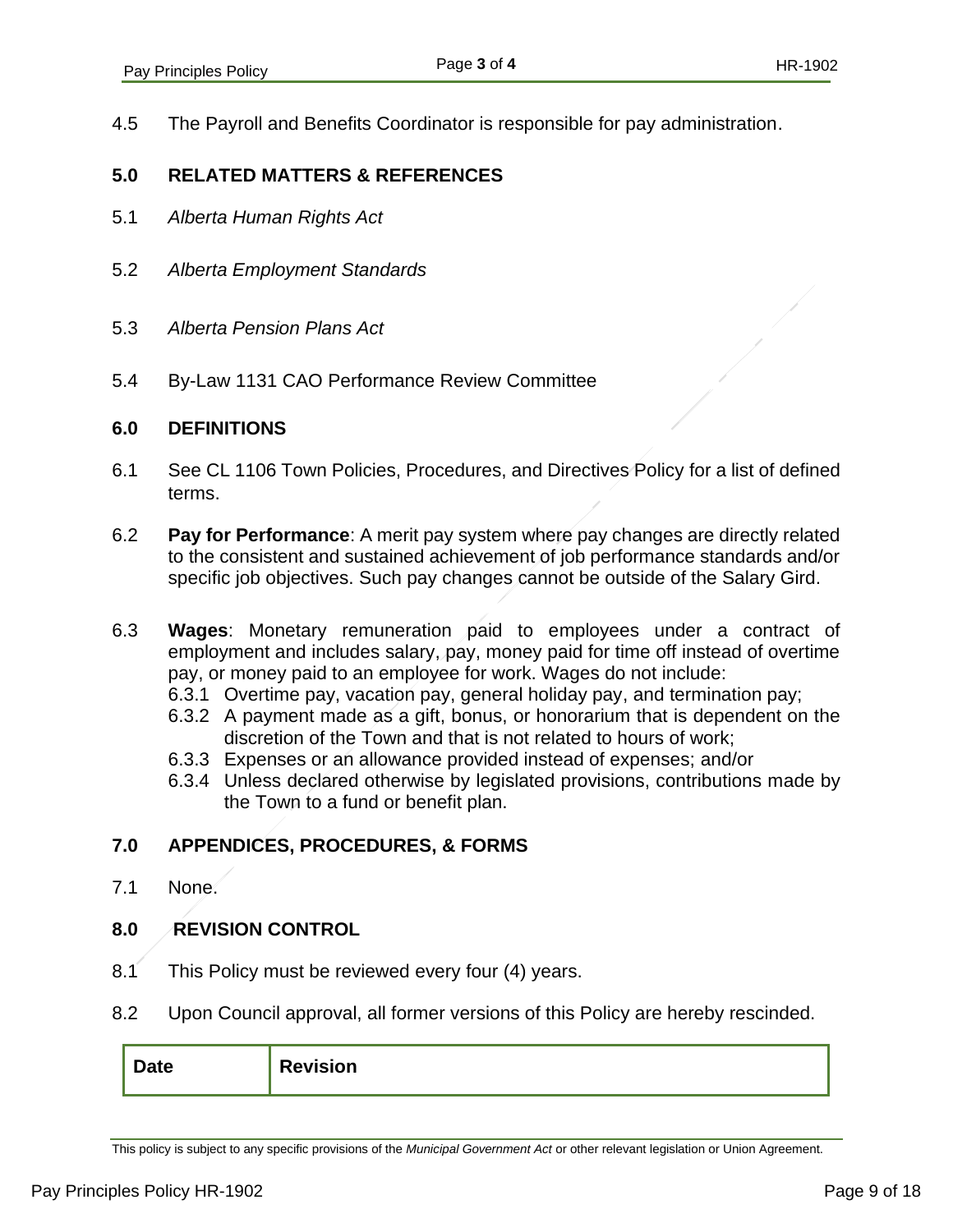This policy is subject to any specific provisions of the *Municipal Government Act* or other relevant legislation or Union Agreement.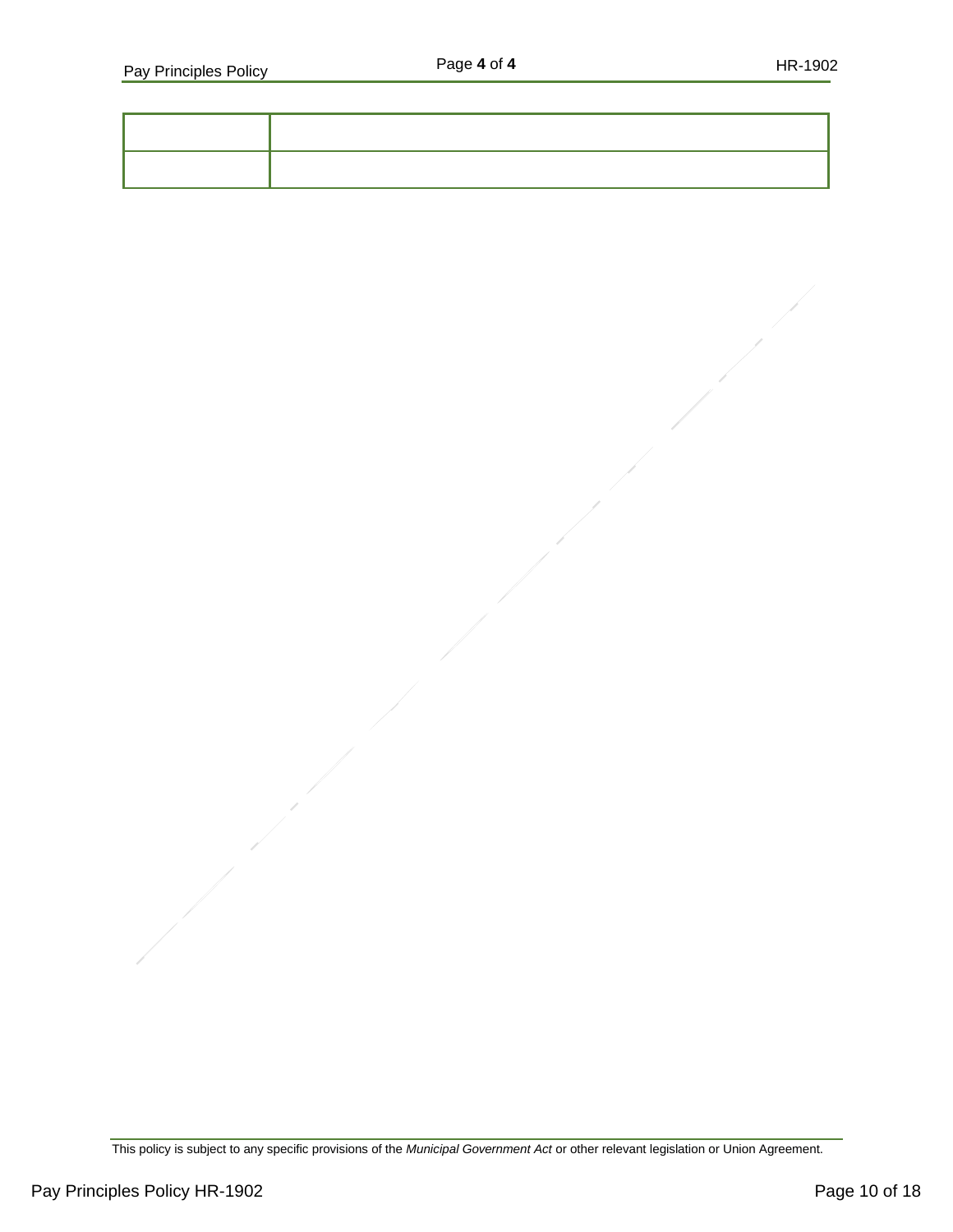## Salaried Employee Grid



**Effective:** 2020-01-01 **% Increase:** 0%

| <b>Level</b>   | # Employees<br># Positions |                                | Step 1           | <b>Step 6</b>    |
|----------------|----------------------------|--------------------------------|------------------|------------------|
| L1             | 1                          |                                | \$131,589.67     | \$160,000.00     |
| L1.1           | 3                          |                                | $3$ \$114,152.18 | \$140,000.00     |
| L2             | 1                          |                                | \$105,998.45     | \$130,000.00     |
| L <sub>3</sub> | 2                          | 2                              | \$107,118.13     | \$124,607.46     |
| L4             | 1                          | \$                             | 93,283.82        | \$113,494.22     |
| L <sub>5</sub> | 5                          | \$<br>5                        | 88,705.31        | \$107,924.99     |
| L6.1           | 1                          | \$<br>1                        | 88,705.31        | 105,000.00<br>\$ |
| L <sub>6</sub> | 9                          | \$<br>9                        | 84,126.80        | \$102,353.65     |
| L7             | 8                          | $\boldsymbol{\mathsf{s}}$<br>8 | 78,404.18        | \$<br>95,391.33  |
| L <sub>8</sub> | $\overline{2}$             | \$<br>1.                       | 69,247.15        | \$<br>84,250.77  |
| L <sub>9</sub> | 3                          | \$<br>4                        | 64,668.63        | \$<br>78,681.54  |

**\*\* Above wages are reflective of full time work for a full year; Part-time employees earn less than the numbers above.**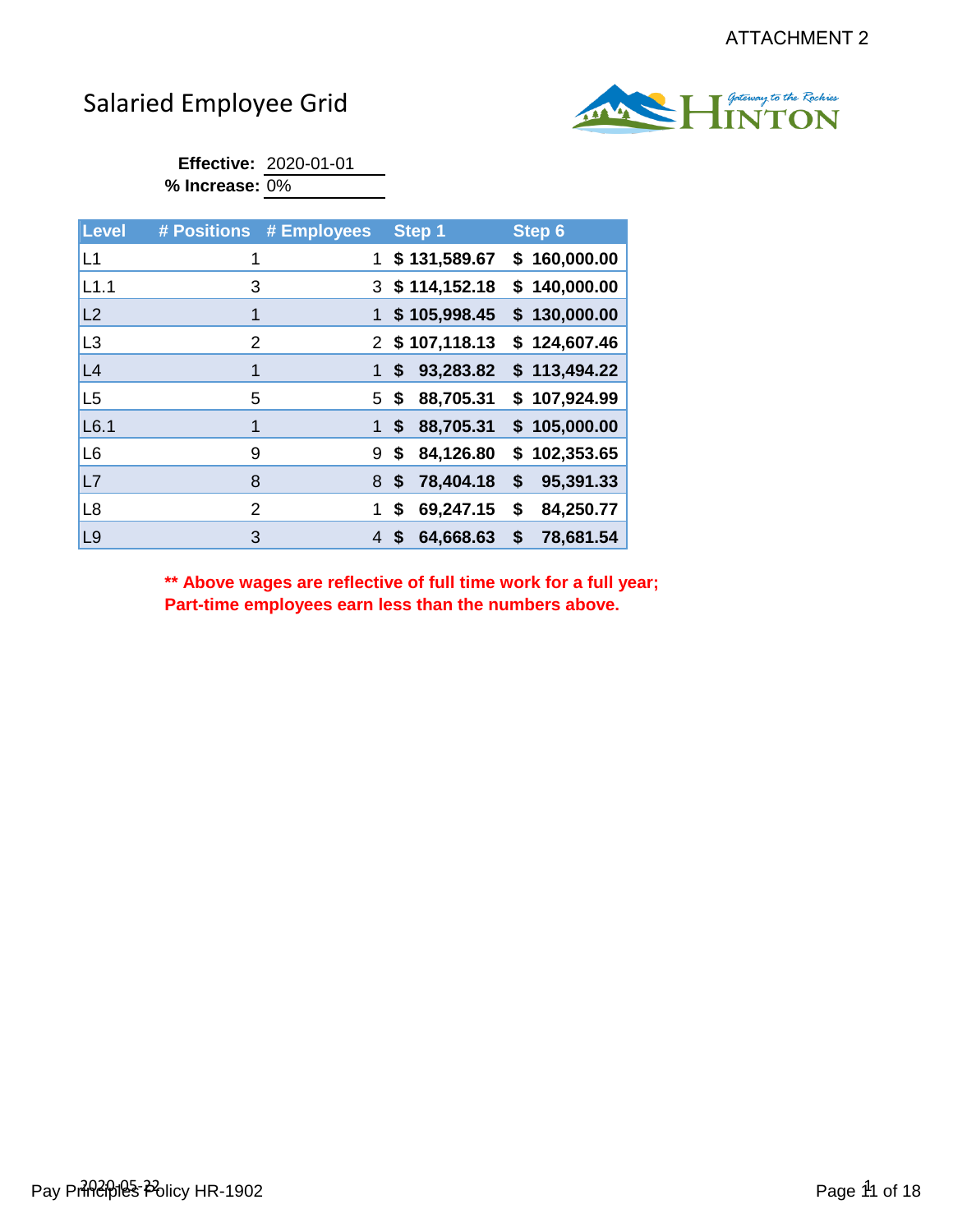# **COUNCIL ACTION PENDING**<br>優 of May 22, 2020

|                                                | <b>COUNCIL ACTION PENDING</b><br><i>i</i> s of May 22, 2020 |                                                                                                                                                                                                                                                       |                                    |                                   |                 |                               |                 |                                                                                                                                                                                                                                                                                                                                                                                                                                                                                                                                                                                                                                                                                                                                                                                                                                              |  |
|------------------------------------------------|-------------------------------------------------------------|-------------------------------------------------------------------------------------------------------------------------------------------------------------------------------------------------------------------------------------------------------|------------------------------------|-----------------------------------|-----------------|-------------------------------|-----------------|----------------------------------------------------------------------------------------------------------------------------------------------------------------------------------------------------------------------------------------------------------------------------------------------------------------------------------------------------------------------------------------------------------------------------------------------------------------------------------------------------------------------------------------------------------------------------------------------------------------------------------------------------------------------------------------------------------------------------------------------------------------------------------------------------------------------------------------------|--|
| <b>Meeting</b><br>$\frac{6}{5}$ Date           | <b>Item</b><br><b>Number</b>                                | <b>Action Required</b>                                                                                                                                                                                                                                | <b>Staff</b><br><b>Responsible</b> | <b>Multi Staff</b><br>Responsible | <b>Due Date</b> | <b>Revised</b><br><b>Date</b> | <b>Status</b>   | <b>Additional Comments</b>                                                                                                                                                                                                                                                                                                                                                                                                                                                                                                                                                                                                                                                                                                                                                                                                                   |  |
| 優!<br>May<br>May Maritive Officer Status       | $MD -$<br>1405                                              | Bring Options #3 and #4 of the<br>Commercial Waste Collection<br>with Option #5 added which would<br>be to exit the commercial garbage<br>business and provide a full cost<br>recovery model to the September<br>12/17 Standing Committee<br>meeting. | Emdad<br>Haque                     | Dale<br>Woloszyn                  | 28 Feb<br>2019  |                               | ın.<br>Progress | Oct. 18 Update: Landfill authority is currently working<br>with a consultant on a 5 year business plan. Due date<br>has been changed to Feb. 28/19 to accommodate.<br>Costing is being fine-tuned. Consultation with<br>businesses will be scheduled. Direction Report is<br>rescheduled from Sept 12 Standing to Sept 26 Regular<br>to accommodate consultation availability. UPDATE:<br>postponed until new Council with the approval of Mayor<br>Mackin. June 12/19: This item will be reviewed once the<br>new Director is here. Nov. 14/19 - Work will commence<br>on this item in the new year, we are expecting to<br>present by end of Feb./2020. Jan. 21/20 - Work has<br>commenced on this item and is expected to be<br>presented by end of May 2020. May 14/20 - Expecting<br>to present to Council before the end of June 2020. |  |
| Bandio한명nding L<br>요용<br>Report Actio한명nding L | MD-<br>1539                                                 | Bring back the Hinton Centre<br>policy #100 to a Standing<br>Committee meeting to discuss<br>possibly expanding the program.                                                                                                                          | Laura<br>Howarth                   | Hans van<br>Klaveren              | 29 Mar<br>2019  |                               | On Hold         | Recommend that MD-1539 be removed and addressed<br>with MD-1783. The initial intent of the MD-1539 motion<br>was to address public use of green spaces which<br>aligns better with Policy #082 Recreation & Parks Fees<br>& Charges being reviewed under MD-1783.                                                                                                                                                                                                                                                                                                                                                                                                                                                                                                                                                                            |  |
| 将 Oct<br>2018                                  | MD -<br>1643                                                | Direct Administration to present<br>Recreation Centre Project funding<br>plan options by the end of<br>December 31, 2018.                                                                                                                             | Carla Fox                          | Laura<br>Howarth                  | 31 Dec<br>2018  |                               | On Hold         | Recommend that MD-1643 be removed. The funding<br>plan and other subsequent steps will be addressed<br>once the Recreation Centre Project is defined through<br>Council approval.                                                                                                                                                                                                                                                                                                                                                                                                                                                                                                                                                                                                                                                            |  |
| 11 Dec<br>2018                                 | MD -<br>1686                                                | Bring back alternatives to be used Laura<br>to replace the logs in benches<br>and structures in the first quarter<br>of 2019.                                                                                                                         | <b>Howarth</b>                     | Hans van<br>Klaveren              | 31 Mar<br>2019  |                               | On Hold         | ON HOLD until the Parks, Open Spaces & Trails<br>(POST) Master Plan recommendation is implemented<br>to establish minimum landscape, design and<br>construction standards. This is planned for 2021 and<br>2022, as identified in the current Council-approved 5-<br>Year Capital Plan.                                                                                                                                                                                                                                                                                                                                                                                                                                                                                                                                                      |  |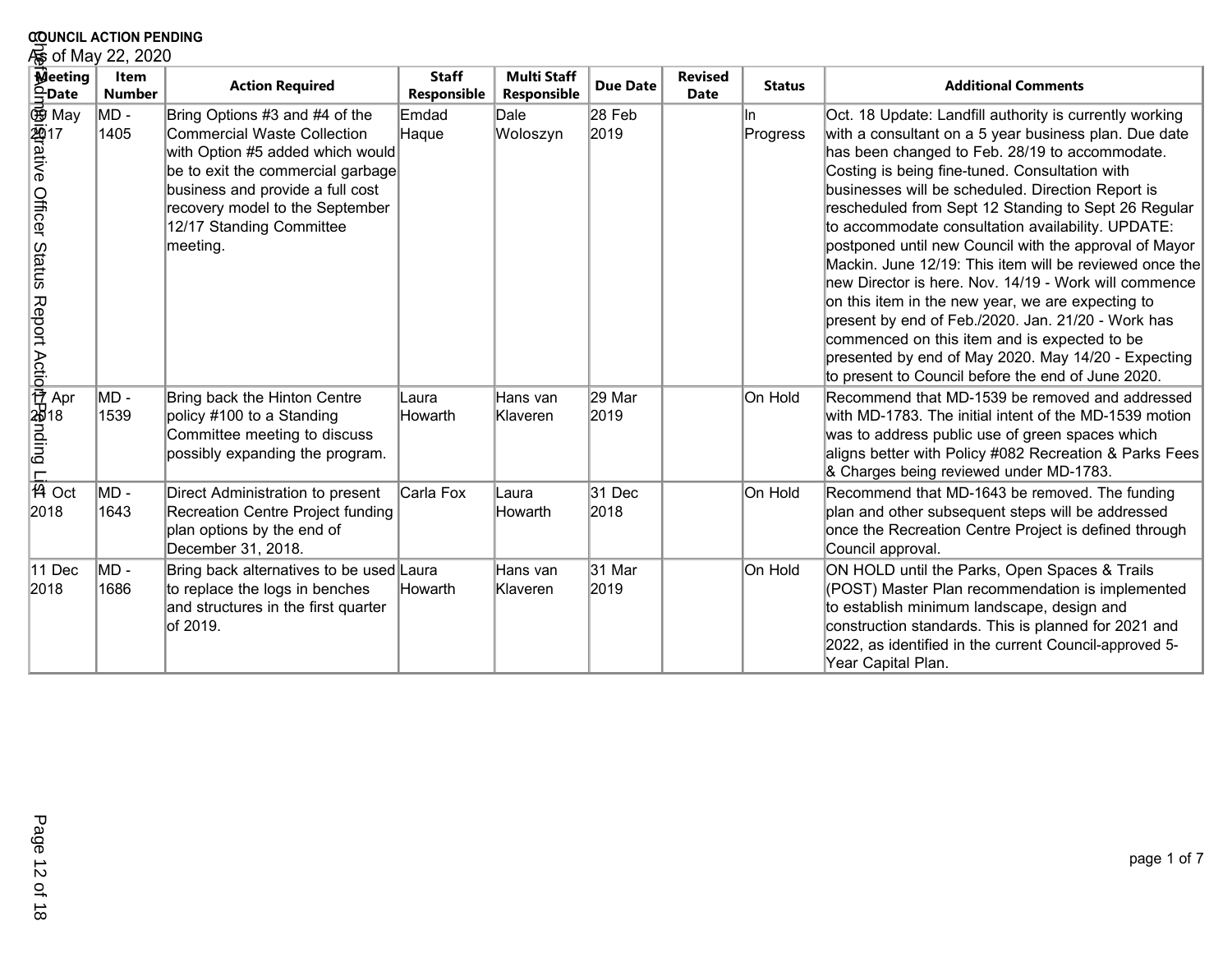|                                                                                  | <b>COUNCIL ACTION PENDING</b><br>⁄അs of May 22, 2020 |                                                                                                                                                                                                                       |                             |                                   |                   |                               |                 |                                                                                                                                                                                                                                                                                                                                                                                                                                                                                                                                                                         |  |  |
|----------------------------------------------------------------------------------|------------------------------------------------------|-----------------------------------------------------------------------------------------------------------------------------------------------------------------------------------------------------------------------|-----------------------------|-----------------------------------|-------------------|-------------------------------|-----------------|-------------------------------------------------------------------------------------------------------------------------------------------------------------------------------------------------------------------------------------------------------------------------------------------------------------------------------------------------------------------------------------------------------------------------------------------------------------------------------------------------------------------------------------------------------------------------|--|--|
| Meeting<br>$\frac{6}{3}$ Date                                                    | Item<br><b>Number</b>                                | <b>Action Required</b>                                                                                                                                                                                                | <b>Staff</b><br>Responsible | <b>Multi Staff</b><br>Responsible | <b>Due Date</b>   | <b>Revised</b><br><b>Date</b> | <b>Status</b>   | <b>Additional Comments</b>                                                                                                                                                                                                                                                                                                                                                                                                                                                                                                                                              |  |  |
| le<br>Pion<br>値(\$pative Officer Status                                          | $MD -$<br>1702                                       | That the Recreation Centre<br>Project Management Request for<br>Proposal Key Deliverables be<br>brought back a Standing<br>Committee meeting before the<br>end of March 2019.                                         | Laura<br>Howarth            | Hans van<br>Klaveren              | 31 Mar<br>2019    |                               | On Hold         | ON HOLD as per discussions between CAO and<br>Council in January 2019 regarding developments and<br>progress. Recommend that Council affirm/modify this<br>motion as step one of establishing a direction for the<br>Recreation Centre Project and remove #1643 and<br>#1868, OR remove #1643 and #1702 and affirm/modify<br>#1868 as step one of establishing a direction for the<br>Aquatics Centre Project, OR provide a new motion as<br>step one of establishing a direction for the Recreation<br>Centre / Aquatics Project and remove #1643, #1702<br>and #1868. |  |  |
| Rea<br>MAPAPTO: App<br>Map<br>Mapapto: Mapapto: 25<br>Mapapto: 25<br>Mapapto: 25 | MD-<br>1759                                          | Administration to bring the water<br>service levels and delivery to a<br>Standing Committee meeting by<br>the end of October 2019.                                                                                    | Emdad<br>Haque              | Dale<br>Woloszyn                  | 31 Oct<br>2019    |                               | In<br>Progress  | Work will commence on this item in the new year and<br>expecting to present by end of March/2020 Mar. 6/20 -<br>Expected date for presentation is end of June/20. May<br>14/20 - Expecting to present to Council before the end<br>of September 2020./                                                                                                                                                                                                                                                                                                                  |  |  |
| $\overline{\phantom{0}}$                                                         | MD -<br>1767                                         | Administration to prepare project<br>timeline and budget for Council's<br>approval as part of the annual<br>budget process regarding the<br>PCP program.                                                              | Peter Vana                  |                                   | $ 01S$ ep<br>2019 |                               | In.<br>Progress | Work in progress to complete collection of GHG data to<br>complete step 1 PCP program. Timeline end of July<br>2020.                                                                                                                                                                                                                                                                                                                                                                                                                                                    |  |  |
| 14 May<br>2019                                                                   | MD-<br>1775                                          | That Council direct Administration Laura<br>to bring forward a Request for<br>Decision to invest maintenance<br>dollars in the currently open<br>sections of the Beaver Boardwalk<br>to a Regular Meeting of Council. | <b>Howarth</b>              | Hans van<br>Klaveren              | 31 Jul<br>2019    |                               | On Hold         | ON HOLD pending the Water Act approval currently in<br>progress. The Province-led Notice of Concern phase is<br>underway.                                                                                                                                                                                                                                                                                                                                                                                                                                               |  |  |
| 21 May<br>2019                                                                   | MD -<br>1783                                         | Direct Administration to bring<br>Policy #082 Recreation & Parks<br>Fees and Charges to a Standing<br>Committee meeting for discussion<br>by August 31, 2020.                                                         | Laura<br>Howarth            | Hans van<br>Klaveren              | 31 Aug<br>2020    |                               | In.<br>Progress | The intent of this motion was to explore parameters<br>within Policy #082 for free and reduced fee use of Town<br>assets (i.e. non-profit rates, business rates, fundraising<br>event rates). Green space use from MD-1539 will also<br>be included.                                                                                                                                                                                                                                                                                                                    |  |  |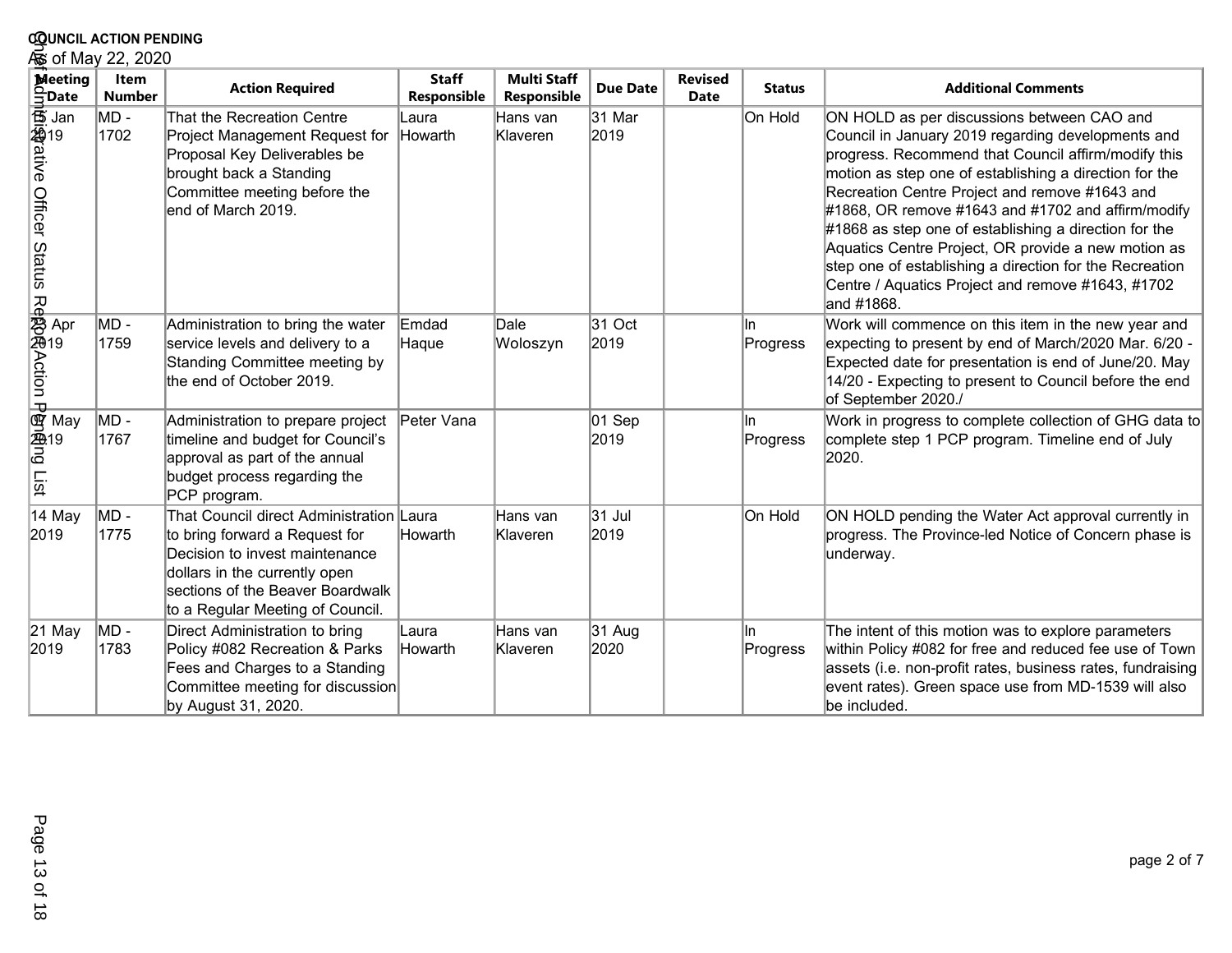| <b>COUNCIL ACTION PENDING</b><br>⁄ఉ్sof May 22, 2020                                              |                              |                                                                                                                                                                                                                                                               |                             |                                   |                   |                               |                 |                                                                                                                                                                                                                                                                      |  |
|---------------------------------------------------------------------------------------------------|------------------------------|---------------------------------------------------------------------------------------------------------------------------------------------------------------------------------------------------------------------------------------------------------------|-----------------------------|-----------------------------------|-------------------|-------------------------------|-----------------|----------------------------------------------------------------------------------------------------------------------------------------------------------------------------------------------------------------------------------------------------------------------|--|
| Meeting                                                                                           | <b>Item</b><br><b>Number</b> | <b>Action Required</b>                                                                                                                                                                                                                                        | <b>Staff</b><br>Responsible | <b>Multi Staff</b><br>Responsible | <b>Due Date</b>   | <b>Revised</b><br><b>Date</b> | <b>Status</b>   | <b>Additional Comments</b>                                                                                                                                                                                                                                           |  |
| Date<br>Sating Support Actions (金融) 」<br>Of Support Actions Action (15)<br>Of Support Actions (3) | MD -<br>1794                 | Administration to halt Town and<br>ISL work with relation to the<br>bridge excluding the bridge steps<br>and bring back a report pertaining<br>to options including high level<br>costs to a Standing Committee<br>meeting before the end of August,<br>2019. | Diana Daley-<br>Beckford    | Hans van<br>Klaveren              | 30 Aug<br>2019    |                               | On Hold         | Part 1 of this Council Direction is COMPLETE. Part 2<br>is ON HOLD until the Town can confirm that<br>maintenance can be done in the Maxwell Lake<br>wetlands. Once approved, the bridge project will be<br>completed (see Carry Forward to 2020 Capital<br>Budget). |  |
|                                                                                                   | MD -<br>1803                 | That Council direct Administration Carla Fox<br>to bring a report to a future<br><b>Standing Committee meeting</b><br>regarding assessment policy<br>options including split notices and<br>supplemental assessments.                                         |                             |                                   | 31 Dec<br>2019    |                               | ln.<br>Progress | Split taxes was presented at the Jan 28/20 meeting.<br>Supplementary Tax information was presented in March<br>2020. Working on an assessment Policy currently<br>postponed due to COVID 19 as discussed with the<br>CAO                                             |  |
|                                                                                                   | MD -<br>1857                 | Council direct admin to bring back Carla Fox<br>a report, before the end of the<br>second quarter in 2020, with<br>regards to franchise fees,<br>available options and potential<br>impacts.                                                                  |                             |                                   | 30 Jun<br>2020    |                               | Pending         |                                                                                                                                                                                                                                                                      |  |
| 2019                                                                                              | MD -<br>1868                 | That Committee direct<br>Administration to bring a report<br>including options on the next<br>steps for the Aquatic Centre<br>before the end of 2019.                                                                                                         | Emily Olsen                 | Diana Daley-<br>Beckford          | $ 31$ Dec<br>2019 |                               | On Hold         | Council decision in Agenda prep meeting on Dec. 5/19<br>to postpone until January 2020                                                                                                                                                                               |  |
| 22 Oct<br>2019                                                                                    | MD -<br>1879                 | That Committee table the Maxwell Laura<br>Lake Recreation Area Outline<br>Plan to a Standing Committee<br>meeting by the end of June 2020.                                                                                                                    | Howarth                     | Hans van<br>Klaveren              | 30 Jun<br>2020    |                               | On Hold         | ON HOLD pending the Water Act approval currently in<br>progress. The Province-led Notice of Concern phase is<br>underway.                                                                                                                                            |  |
| 05 Nov<br>2019                                                                                    | MD -<br>1884                 | That Council approve the Standing Emily Olsen<br>Committee's recommendation for<br>Administration to invite Request<br>for Proposals (RFP) to bid on the<br>ATE program contract.                                                                             |                             | Todd<br>Martens                   | 31 Mar<br>2020    |                               | On Hold         | New legislature as of December 1, 2019 from Provincial<br>Government - all new programs on hold for<br>approximately 2 years.                                                                                                                                        |  |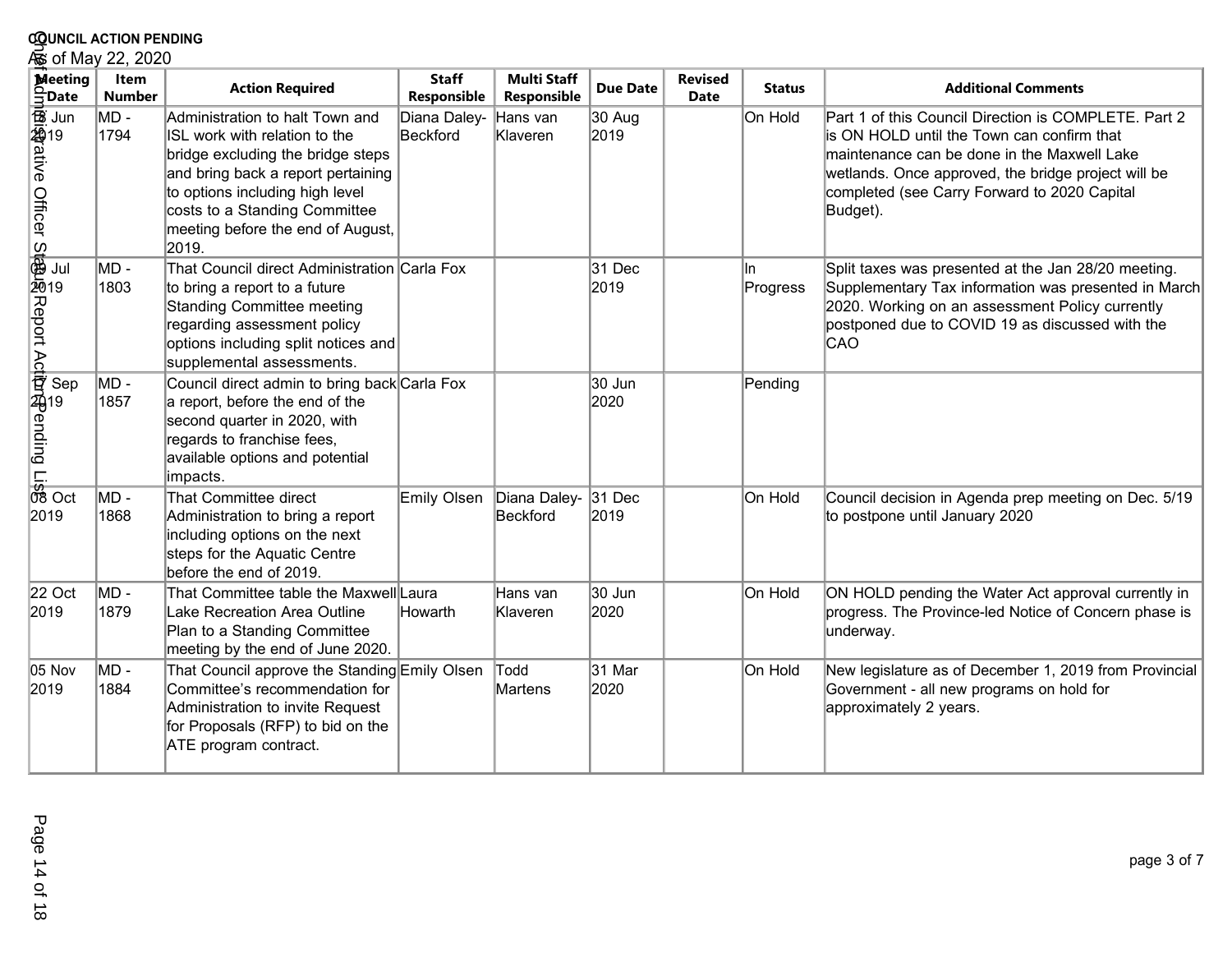|                                                                     | <b>COUNCIL ACTION PENDING</b> |                                                                                                                                                                                                                                                                                                                                                                                                                                                                                                                                                                                                                                                                                                                                                                                                                                                                                                                    |                             |                                   |                            |                               |                |                                                                      |
|---------------------------------------------------------------------|-------------------------------|--------------------------------------------------------------------------------------------------------------------------------------------------------------------------------------------------------------------------------------------------------------------------------------------------------------------------------------------------------------------------------------------------------------------------------------------------------------------------------------------------------------------------------------------------------------------------------------------------------------------------------------------------------------------------------------------------------------------------------------------------------------------------------------------------------------------------------------------------------------------------------------------------------------------|-----------------------------|-----------------------------------|----------------------------|-------------------------------|----------------|----------------------------------------------------------------------|
|                                                                     | ∕ික of May 22, 2020           |                                                                                                                                                                                                                                                                                                                                                                                                                                                                                                                                                                                                                                                                                                                                                                                                                                                                                                                    |                             |                                   |                            |                               |                |                                                                      |
| Meeting<br>$\frac{c}{2}$ Date                                       | Item<br><b>Number</b>         | <b>Action Required</b>                                                                                                                                                                                                                                                                                                                                                                                                                                                                                                                                                                                                                                                                                                                                                                                                                                                                                             | <b>Staff</b><br>Responsible | <b>Multi Staff</b><br>Responsible | <b>Due Date</b>            | <b>Revised</b><br><b>Date</b> | <b>Status</b>  | <b>Additional Comments</b>                                           |
| <b>B</b> Feb<br>独rative Officer Status Report Action Pending List20 | MD -<br>1957                  | NELSON - That Council direct<br>Administration to bring forward<br>amendments to the Council<br>Remuneration Policy #052 for<br>implementation with the March<br>21, 2020 review as follows:<br>Whereas, Administration<br>completes all Council<br>Whereas, clarification regarding<br>the definition of meetings is<br>achieved;<br>Whereas, any concurrent<br>meetings be deemed a single<br>meeting in relation to meeting<br>fees;<br>Whereas, any remuneration<br>through Council approved<br>committee meetings require a<br>basic report that includes meeting<br>start and end times including<br>travel and a summary discussions<br>and decision;<br>Whereas, committee reports<br>become part of Council<br>Committee meeting agendas on a<br>monthly basis;<br>And Whereas, items that<br>constitute conference participation<br>are tracked and reported<br>separately from regular<br>remuneration. | Emily Olsen                 | Heather<br>Waye                   | $ 20 \text{ Mar} $<br>2020 | 23 Jun<br>2020                | ln<br>Progress | Policy changes complete; internal review in progress.                |
| 25 Feb<br>2020                                                      | MD -<br>1959                  | That Committee recommend<br>Council direct Administration to<br>bring back a phase one report on<br>Civic Agencies including best<br>practices before the end of Q2<br>2020.                                                                                                                                                                                                                                                                                                                                                                                                                                                                                                                                                                                                                                                                                                                                       | Emily Olsen                 | Jenna<br>Altrogge                 | 30 Jun<br>2020             | 30 Jul 2020 In                | Progress       | Research has begun. Due to workload a short<br>lextension is needed. |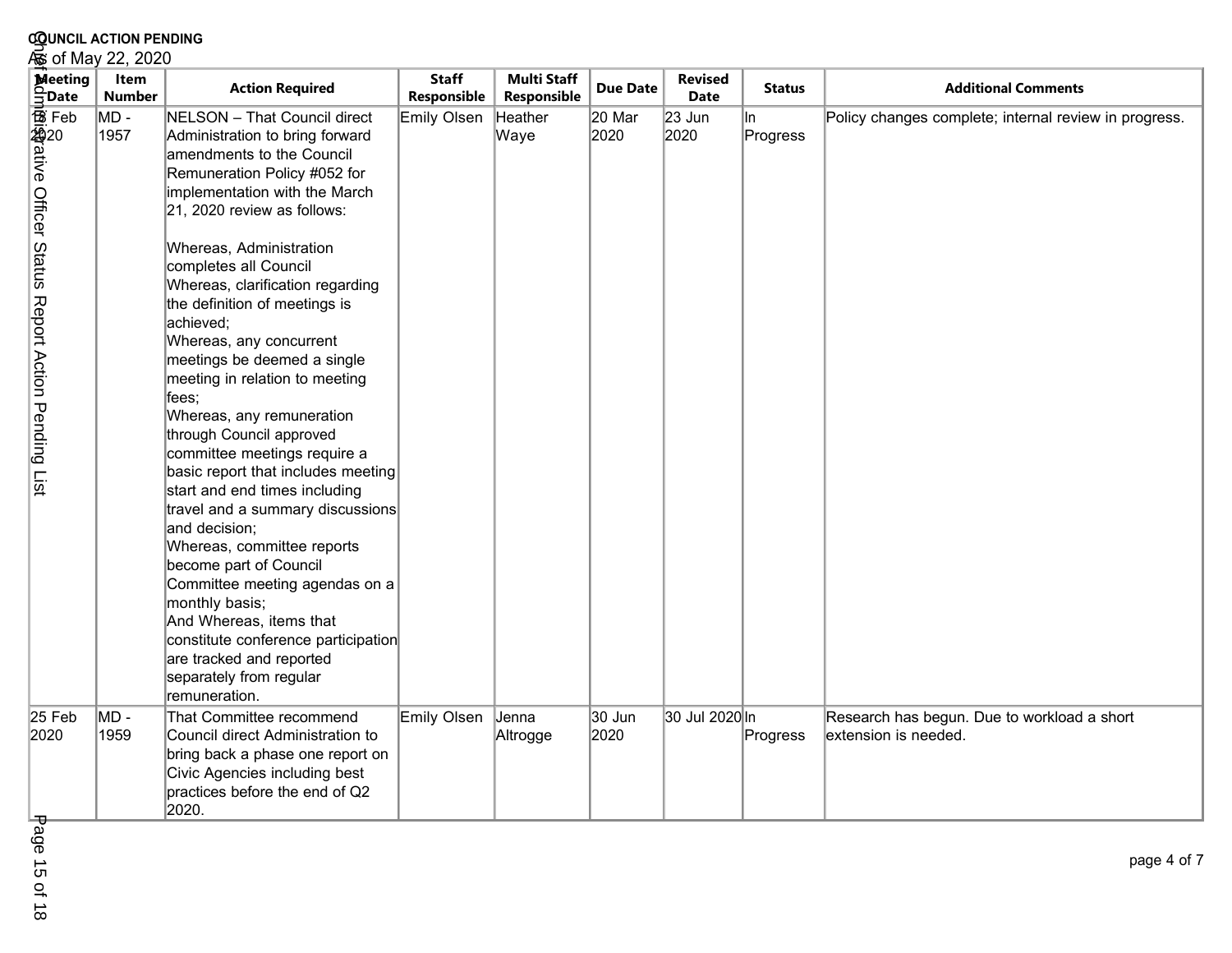| <b>COUNCIL ACTION PENDING</b><br>⁄ఉం of May 22, 2020                                                                                                                                                                                                                              |                       |                                                                                                                                                                                                                                                                                                           |                             |                                   |                   |                               |                 |                                                                                                                                                                                                                                                                                                                                   |  |
|-----------------------------------------------------------------------------------------------------------------------------------------------------------------------------------------------------------------------------------------------------------------------------------|-----------------------|-----------------------------------------------------------------------------------------------------------------------------------------------------------------------------------------------------------------------------------------------------------------------------------------------------------|-----------------------------|-----------------------------------|-------------------|-------------------------------|-----------------|-----------------------------------------------------------------------------------------------------------------------------------------------------------------------------------------------------------------------------------------------------------------------------------------------------------------------------------|--|
| <b>Meeting</b>                                                                                                                                                                                                                                                                    | Item<br><b>Number</b> | <b>Action Required</b>                                                                                                                                                                                                                                                                                    | <b>Staff</b><br>Responsible | <b>Multi Staff</b><br>Responsible | <b>Due Date</b>   | <b>Revised</b><br><b>Date</b> | <b>Status</b>   | <b>Additional Comments</b>                                                                                                                                                                                                                                                                                                        |  |
| Machine<br>Shippate<br>Shippath<br>Mar<br>Machine<br>Machine<br>Machine<br>Machine<br>Machine<br>Machine<br>Machine<br>Machine<br>Machine<br>Machine<br>Machine<br>Machine<br>Machine<br>Machine<br>Machine<br>Machine<br>Machine<br>Machine<br>Machine<br>Machine<br>Machine<br> | MD -<br>1960          | Direct Administration to bring a<br>report back to Council regarding<br>Hinton Disc Golf Society's funding<br>request for parking lot<br>construction prior to June 30,<br>2020.                                                                                                                          | Laura<br>Howarth            | Hans van<br>Klaveren              | 30 Jun<br>2020    |                               | Pending         | Clarification sought on scope and purpose of the<br>report.                                                                                                                                                                                                                                                                       |  |
|                                                                                                                                                                                                                                                                                   | MD -<br>1966          | Move that Administration bring<br>forward the 2021-2023 three-year<br>Operating Budget with no more<br>than 4% tax rate increase each<br>vear.                                                                                                                                                            | Carla Fox                   |                                   | 30 Nov<br>2020    |                               | Pending         | This will come forward during budget deliberations for<br>2021-2023                                                                                                                                                                                                                                                               |  |
| <b>ਬ੍ਰਿ</b> 20<br>Maters Rediction<br><i>ਚ</i><br>ਕਿ Mar                                                                                                                                                                                                                          | MD -<br>1967          | That Council direct Administration Peter Vana<br>to proceed with a design charrette<br>and preparing a development<br>proforma for the Town owned<br>parcels at 133, 159 and 134<br>Boutin Avenue.                                                                                                        |                             | Scott<br>Kovatch                  | 31 Jul<br>2020    |                               | ln.<br>Progress | Consultant has been retained and has initiated<br>preliminary background review and research. May<br>21/20: Background data and mapping to be completed<br>end of May. Design Charrette materials to be<br>completed by end of May. Public portion detailed due<br>to COVID19, anticipated Design Charrette date in July<br>2020. |  |
| $\frac{1}{2}$ 20                                                                                                                                                                                                                                                                  | MD -<br>1968          | That Council direct Administration Carla Fox<br>to implement cost mitigation<br>strategies within the 2020<br>Operating Budget to offset the<br>ongoing financial impacts of<br>COVID-19. Administration to<br>provide Council with ongoing<br>regular reports related to these<br>mitigation strategies. |                             |                                   | 31 Dec<br>2020    |                               | ln.<br>Progress | Administration is working to offset all anticipated losses<br>due to COVID to best of our ability and reporting to<br>Council as necessary.                                                                                                                                                                                       |  |
| 24 Mar<br>2020                                                                                                                                                                                                                                                                    | MD -<br>1969          | That Committee recommend<br>Council refer Business License<br><b>Bylaw Amendment</b><br>1126-1 for First Reading to the<br>next Regular Meeting of Council.                                                                                                                                               | Peter Vana                  |                                   | $ 21$ Apr<br>2020 |                               | Pending         |                                                                                                                                                                                                                                                                                                                                   |  |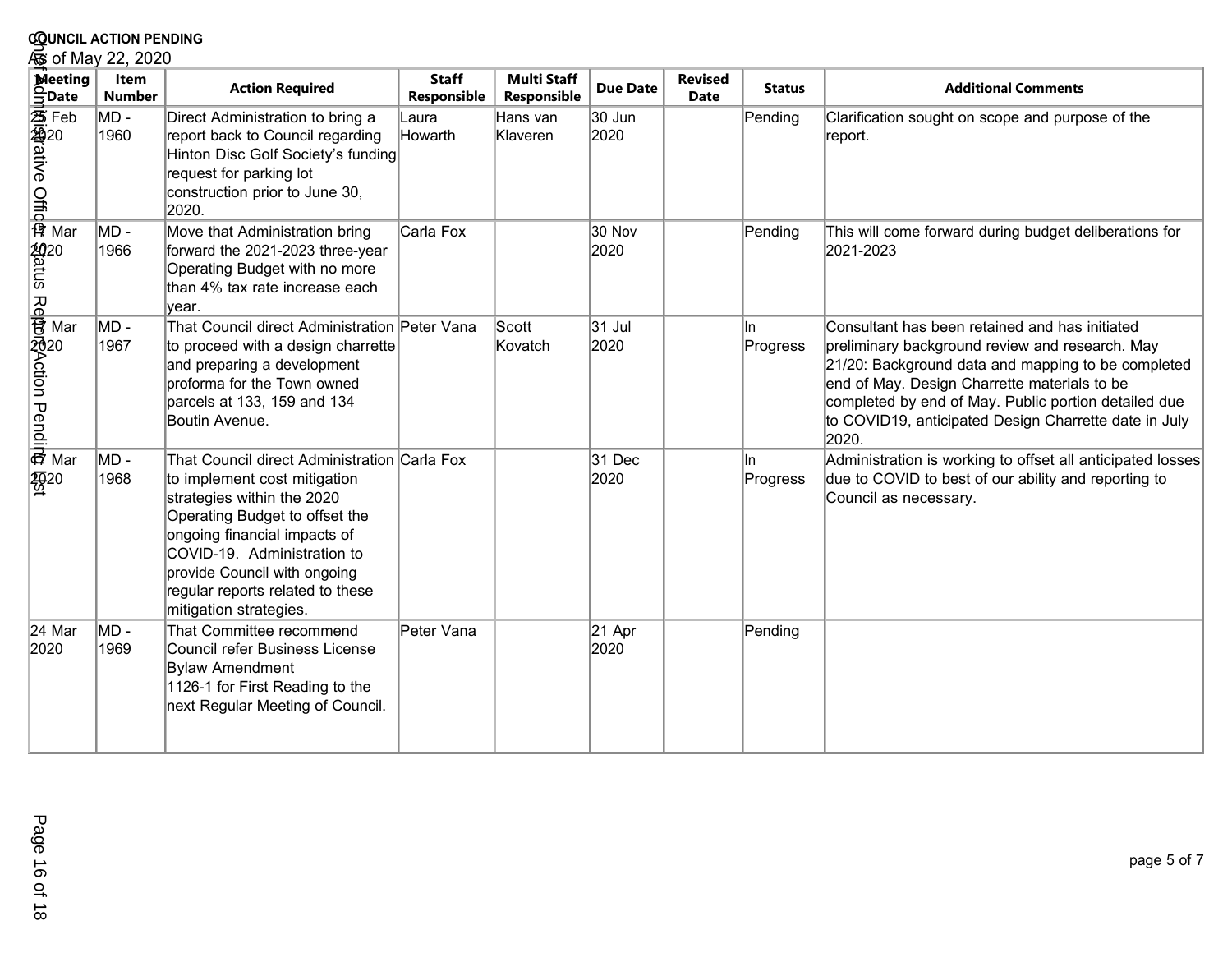|                                                                        | <b>COUNCIL ACTION PENDING</b><br>⁄ఉ్s of May 22, 2020 |                                                                                                                                                                                                                                                                           |                             |                                   |                 |                               |                 |                                                                                                   |  |
|------------------------------------------------------------------------|-------------------------------------------------------|---------------------------------------------------------------------------------------------------------------------------------------------------------------------------------------------------------------------------------------------------------------------------|-----------------------------|-----------------------------------|-----------------|-------------------------------|-----------------|---------------------------------------------------------------------------------------------------|--|
| Meeting                                                                | Item<br><b>Number</b>                                 | <b>Action Required</b>                                                                                                                                                                                                                                                    | <b>Staff</b><br>Responsible | <b>Multi Staff</b><br>Responsible | <b>Due Date</b> | <b>Revised</b><br><b>Date</b> | <b>Status</b>   | <b>Additional Comments</b>                                                                        |  |
| · Myring Chicer StageReport Action<br>Stage Officer StageReport Action | MD -<br>1976                                          | That Council direct Administration Carla Fox<br>to transfer \$240,000 from the<br>Recreation Expansion Reserve to<br>the Temporary Emergency<br>Response Reserve with any<br>requests to access funding from<br>the Emergency Response<br>Reserve be approved by Council. |                             |                                   | 30 Apr<br>2020  |                               | ın<br>Progress  | Funds will not be transferred until these funds are<br>required and direction recieved by Council |  |
|                                                                        | MD -<br>1977                                          | That Council direct Administration Emily Olsen<br>to bring a report to a future<br>Standing Committee meeting<br>regarding the creation of a<br>permanent Emergency Response<br>reserve. The report should include<br>funding sources and reserve<br>management policy.   |                             |                                   | 30 Jun<br>2020  | 30 Sep<br>2020                | Pending         |                                                                                                   |  |
|                                                                        | MD -<br>1987                                          | That Council approves<br>Administration to proceed with the<br>Option 1 regarding the Golf<br><b>Course Asset Acquisition</b><br>Agreement as discussed in<br>camera.                                                                                                     | Emily Olsen                 | Heather<br>Waye                   | 30 Jun<br>2020  |                               | In.<br>Progress |                                                                                                   |  |
|                                                                        |                                                       | That Council direct Administration<br>to bring the completed Golf<br><b>Course Assets Acquisition</b><br>Agreement back to an In Camera<br>Regular Meeting of Council for<br>approval.                                                                                    |                             |                                   |                 |                               |                 |                                                                                                   |  |
| 12 May<br>2020                                                         | MD -<br>1989                                          | That Committee recommends that Nikiea Hope<br>Council approve Employment<br>Principles Policy HR-1905 as<br>presented.                                                                                                                                                    |                             |                                   | 16 Jun<br>2020  |                               | ın<br>Progress  |                                                                                                   |  |
| 12 May<br>2020<br>Pag                                                  | MD -<br>1990                                          | That Committee recommends that Nikiea Hope<br>Council approve Employee<br>Relations Policy HR-1904 as<br>amended.                                                                                                                                                         |                             |                                   | 16 Jun<br>2020  |                               | In<br>Progress  |                                                                                                   |  |

Page 17 of 18e 17 of 18